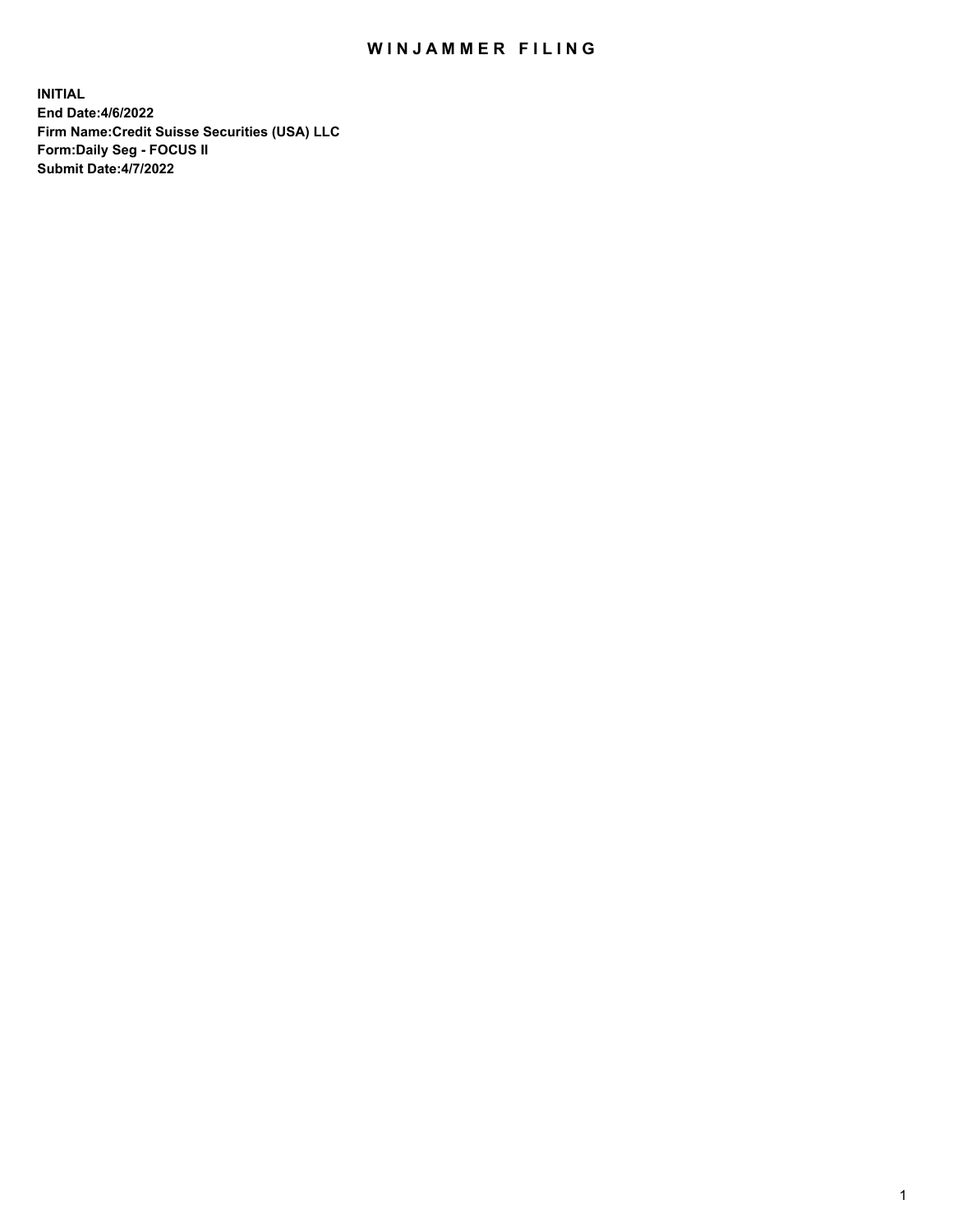**INITIAL**

### **End Date:4/6/2022 Firm Name:Credit Suisse Securities (USA) LLC Form:Daily Seg - FOCUS II Submit Date:4/7/2022**

# **Daily Segregation - Cover Page**

| Name of Company                                                                                                                                                                                                                                                                                                                | <b>Credit Suisse Securities (USA)</b><br><u>LLC</u> |
|--------------------------------------------------------------------------------------------------------------------------------------------------------------------------------------------------------------------------------------------------------------------------------------------------------------------------------|-----------------------------------------------------|
| <b>Contact Name</b>                                                                                                                                                                                                                                                                                                            | <b>Alexander Baptiste</b>                           |
| <b>Contact Phone Number</b>                                                                                                                                                                                                                                                                                                    | 919-994-6223                                        |
| <b>Contact Email Address</b>                                                                                                                                                                                                                                                                                                   | alexander.baptiste@credit-suiss<br>e.com            |
| FCM's Customer Segregated Funds Residual Interest Target (choose one):<br>a. Minimum dollar amount: ; or<br>b. Minimum percentage of customer segregated funds required:%; or<br>c. Dollar amount range between: and; or<br>d. Percentage range of customer segregated funds required between: % and %.                        | $\frac{0}{\frac{5}{0}}$<br>0 <sub>0</sub>           |
| FCM's Customer Secured Amount Funds Residual Interest Target (choose one):<br>a. Minimum dollar amount: ; or<br>b. Minimum percentage of customer secured funds required:%; or<br>c. Dollar amount range between: and; or<br>d. Percentage range of customer secured funds required between:% and%.                            | $\frac{0}{\frac{5}{0}}$<br>0 <sub>0</sub>           |
| FCM's Cleared Swaps Customer Collateral Residual Interest Target (choose one):<br>a. Minimum dollar amount: : or<br>b. Minimum percentage of cleared swaps customer collateral required:% ; or<br>c. Dollar amount range between: and; or<br>d. Percentage range of cleared swaps customer collateral required between:% and%. | $\frac{0}{5}$<br>0 <sub>0</sub><br>00               |

Attach supporting documents CH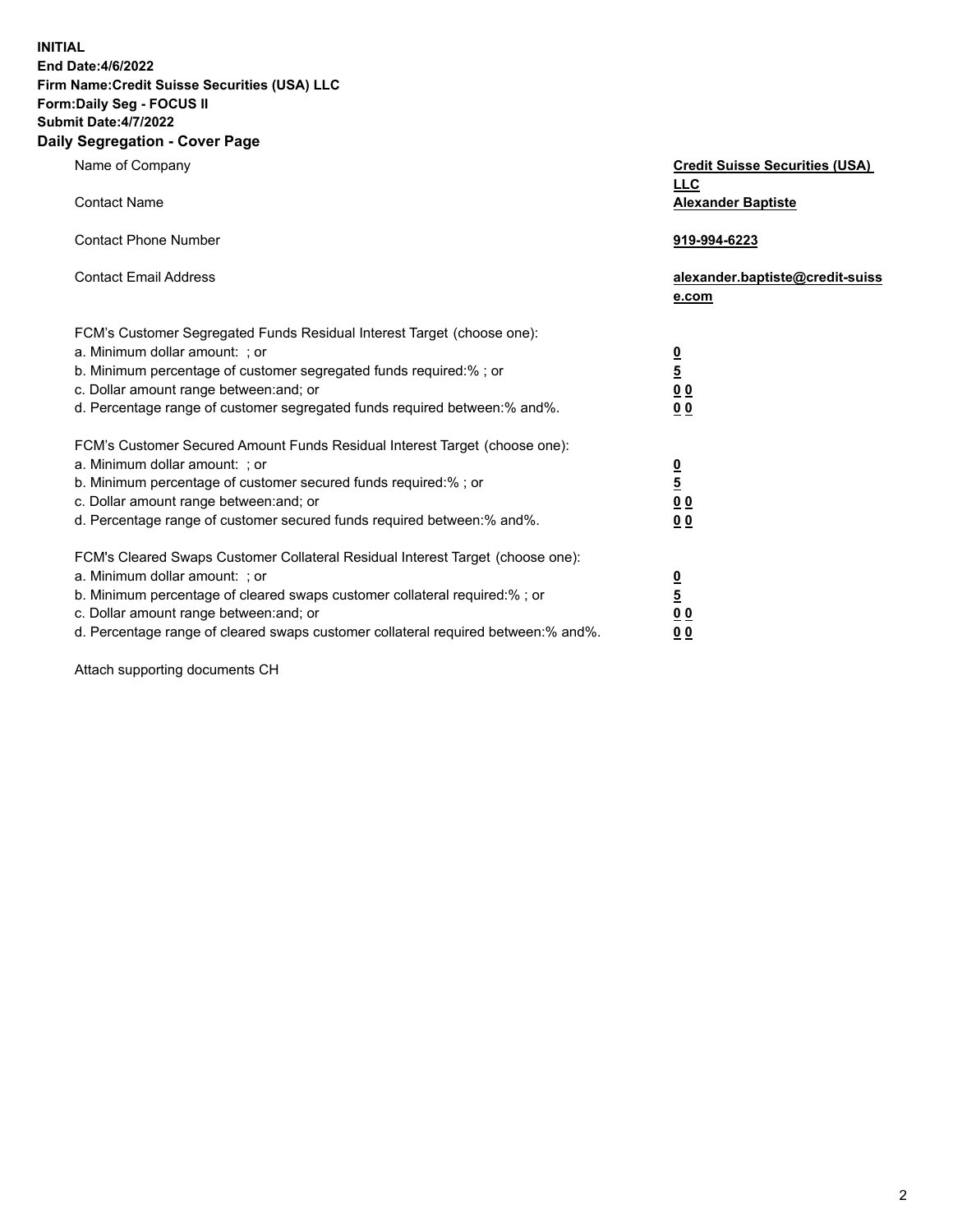## **INITIAL End Date:4/6/2022 Firm Name:Credit Suisse Securities (USA) LLC Form:Daily Seg - FOCUS II Submit Date:4/7/2022**

## **Daily Segregation - Secured Amounts**

|     | Foreign Futures and Foreign Options Secured Amounts                                         |                                   |
|-----|---------------------------------------------------------------------------------------------|-----------------------------------|
|     | Amount required to be set aside pursuant to law, rule or regulation of a foreign            | $0$ [7305]                        |
|     | government or a rule of a self-regulatory organization authorized thereunder                |                                   |
| 1.  | Net ledger balance - Foreign Futures and Foreign Option Trading - All Customers             |                                   |
|     | A. Cash                                                                                     | 2,868,444,286 [7315]              |
|     | B. Securities (at market)                                                                   | 30,123,090 [7317]                 |
| 2.  | Net unrealized profit (loss) in open futures contracts traded on a foreign board of trade   | -1,661,153,379 [7325]             |
| 3.  | Exchange traded options                                                                     |                                   |
|     | a. Market value of open option contracts purchased on a foreign board of trade              | <b>128</b> [7335]                 |
|     | b. Market value of open contracts granted (sold) on a foreign board of trade                | $0$ [7337]                        |
| 4.  | Net equity (deficit) (add lines 1. 2. and 3.)                                               | 1,237,414,125 [7345]              |
| 5.  | Account liquidating to a deficit and account with a debit balances - gross amount           | 433,065,302 [7351]                |
|     | Less: amount offset by customer owned securities                                            |                                   |
| 6.  |                                                                                             | -433,043,250 [7352] 22,052 [7354] |
|     | Amount required to be set aside as the secured amount - Net Liquidating Equity              | 1,237,436,177 [7355]              |
| 7.  | Method (add lines 4 and 5)                                                                  |                                   |
|     | Greater of amount required to be set aside pursuant to foreign jurisdiction (above) or line | 1,237,436,177 [7360]              |
|     | 6.                                                                                          |                                   |
|     | FUNDS DEPOSITED IN SEPARATE REGULATION 30.7 ACCOUNTS                                        |                                   |
| 1.  | Cash in banks                                                                               |                                   |
|     | A. Banks located in the United States                                                       | 17,987,204 [7500]                 |
|     | B. Other banks qualified under Regulation 30.7                                              | 208,243,375 [7520] 226,230,579    |
|     |                                                                                             | [7530]                            |
| 2.  | Securities                                                                                  |                                   |
|     | A. In safekeeping with banks located in the United States                                   | 30,123,090 [7540]                 |
|     | B. In safekeeping with other banks qualified under Regulation 30.7                          | 0 [7560] 30,123,090 [7570]        |
| 3.  | Equities with registered futures commission merchants                                       |                                   |
|     | A. Cash                                                                                     | $0$ [7580]                        |
|     | <b>B.</b> Securities                                                                        | $0$ [7590]                        |
|     | C. Unrealized gain (loss) on open futures contracts                                         | $0$ [7600]                        |
|     | D. Value of long option contracts                                                           | $0$ [7610]                        |
|     | E. Value of short option contracts                                                          | 0 [7615] 0 [7620]                 |
| 4.  | Amounts held by clearing organizations of foreign boards of trade                           |                                   |
|     | A. Cash                                                                                     | $0$ [7640]                        |
|     | <b>B.</b> Securities                                                                        | $0$ [7650]                        |
|     | C. Amount due to (from) clearing organization - daily variation                             | $0$ [7660]                        |
|     | D. Value of long option contracts                                                           | $0$ [7670]                        |
|     | E. Value of short option contracts                                                          | 0 [7675] 0 [7680]                 |
| 5.  | Amounts held by members of foreign boards of trade                                          |                                   |
|     | A. Cash                                                                                     | 3,159,113,593 [7700]              |
|     | <b>B.</b> Securities                                                                        | $0$ [7710]                        |
|     | C. Unrealized gain (loss) on open futures contracts                                         | -1,746,764,626 [7720]             |
|     | D. Value of long option contracts                                                           | 128 [7730]                        |
|     | E. Value of short option contracts                                                          | 0 [7735] 1,412,349,095 [7740]     |
| 6.  | Amounts with other depositories designated by a foreign board of trade                      | 0 [7760]                          |
| 7.  | Segregated funds on hand                                                                    | $0$ [7765]                        |
| 8.  | Total funds in separate section 30.7 accounts                                               | 1,668,702,764 [7770]              |
| 9.  | Excess (deficiency) Set Aside for Secured Amount (subtract line 7 Secured Statement         | 431,266,587 [7380]                |
|     | Page 1 from Line 8)                                                                         |                                   |
| 10. | Management Target Amount for Excess funds in separate section 30.7 accounts                 | 61,871,809 [7780]                 |
|     |                                                                                             |                                   |

11. Excess (deficiency) funds in separate 30.7 accounts over (under) Management Target **369,394,778** [7785]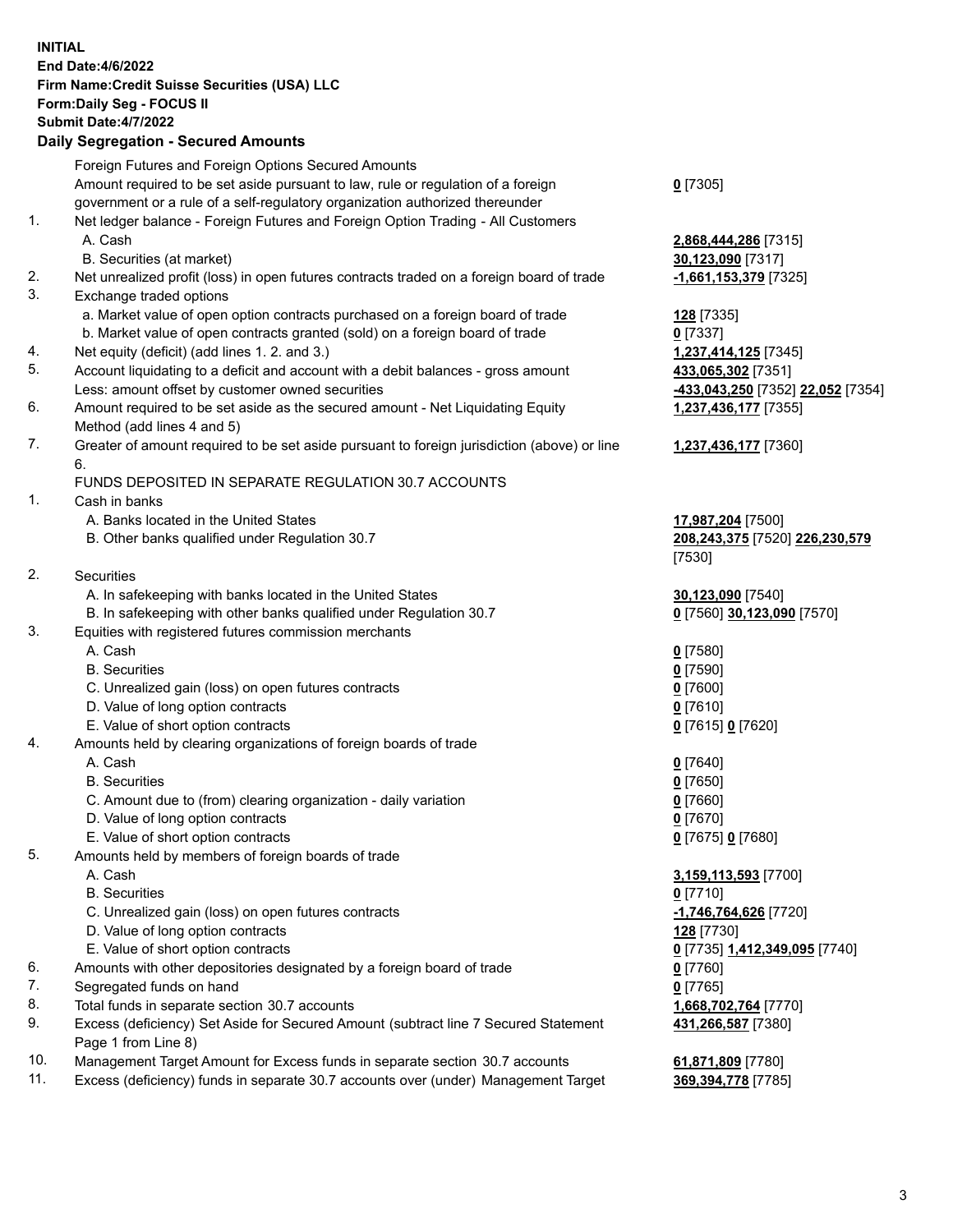|     | <b>INITIAL</b>                                                                      |                                 |
|-----|-------------------------------------------------------------------------------------|---------------------------------|
|     | End Date: 4/6/2022                                                                  |                                 |
|     | Firm Name: Credit Suisse Securities (USA) LLC                                       |                                 |
|     | Form: Daily Seg - FOCUS II                                                          |                                 |
|     | <b>Submit Date: 4/7/2022</b>                                                        |                                 |
|     | Daily Segregation - Segregation Statement                                           |                                 |
|     | SEGREGATION REQUIREMENTS(Section 4d(2) of the CEAct)                                |                                 |
| 1.  | Net ledger balance                                                                  |                                 |
|     | A. Cash                                                                             | 698,326,528 [7010]              |
|     | B. Securities (at market)                                                           | 375,543,429 [7020]              |
| 2.  | Net unrealized profit (loss) in open futures contracts traded on a contract market  | -153,095,387 [7030]             |
| 3.  | Exchange traded options                                                             |                                 |
|     | A. Add market value of open option contracts purchased on a contract market         | 56,398,660 [7032]               |
|     | B. Deduct market value of open option contracts granted (sold) on a contract market | -49,143,244 [7033]              |
| 4.  | Net equity (deficit) (add lines 1, 2 and 3)                                         | 928,029,986 [7040]              |
| 5.  | Accounts liquidating to a deficit and accounts with                                 |                                 |
|     | debit balances - gross amount                                                       | 31,656,061 [7045]               |
|     | Less: amount offset by customer securities                                          | -31,652,985 [7047] 3,076 [7050] |
| 6.  | Amount required to be segregated (add lines 4 and 5)                                | 928,033,062 [7060]              |
|     | <b>FUNDS IN SEGREGATED ACCOUNTS</b>                                                 |                                 |
| 7.  | Deposited in segregated funds bank accounts                                         |                                 |
|     | A. Cash                                                                             | 121,788,677 [7070]              |
|     | B. Securities representing investments of customers' funds (at market)              | $0$ [7080]                      |
|     | C. Securities held for particular customers or option customers in lieu of cash (at | 356,128,381 [7090]              |
|     | market)                                                                             |                                 |
| 8.  | Margins on deposit with derivatives clearing organizations of contract markets      |                                 |
|     | A. Cash                                                                             | 719,083,181 [7100]              |
|     | B. Securities representing investments of customers' funds (at market)              | $0$ [7110]                      |
|     | C. Securities held for particular customers or option customers in lieu of cash (at | 19,415,048 [7120]               |
|     | market)                                                                             |                                 |
| 9.  | Net settlement from (to) derivatives clearing organizations of contract markets     | -18,130,157 [7130]              |
| 10. | Exchange traded options                                                             |                                 |
|     | A. Value of open long option contracts                                              | 56,398,660 [7132]               |
|     | B. Value of open short option contracts                                             | -49,143,244 [7133]              |
| 11. | Net equities with other FCMs                                                        |                                 |
|     | A. Net liquidating equity                                                           | 158,728 [7140]                  |
|     | B. Securities representing investments of customers' funds (at market)              | $0$ [7160]                      |
|     | C. Securities held for particular customers or option customers in lieu of cash (at | $0$ [7170]                      |
|     | market)                                                                             |                                 |
| 12. | Segregated funds on hand                                                            | $0$ [7150]                      |
| 13. | Total amount in segregation (add lines 7 through 12)                                | 1,205,699,274 [7180]            |
| 14. | Excess (deficiency) funds in segregation (subtract line 6 from line 13)             | 277,666,212 [7190]              |
| 15. | Management Target Amount for Excess funds in segregation                            | 46,401,653 [7194]               |
| 16. | Excess (deficiency) funds in segregation over (under) Management Target Amount      | 231,264,559 [7198]              |
|     | <b>Excess</b>                                                                       |                                 |